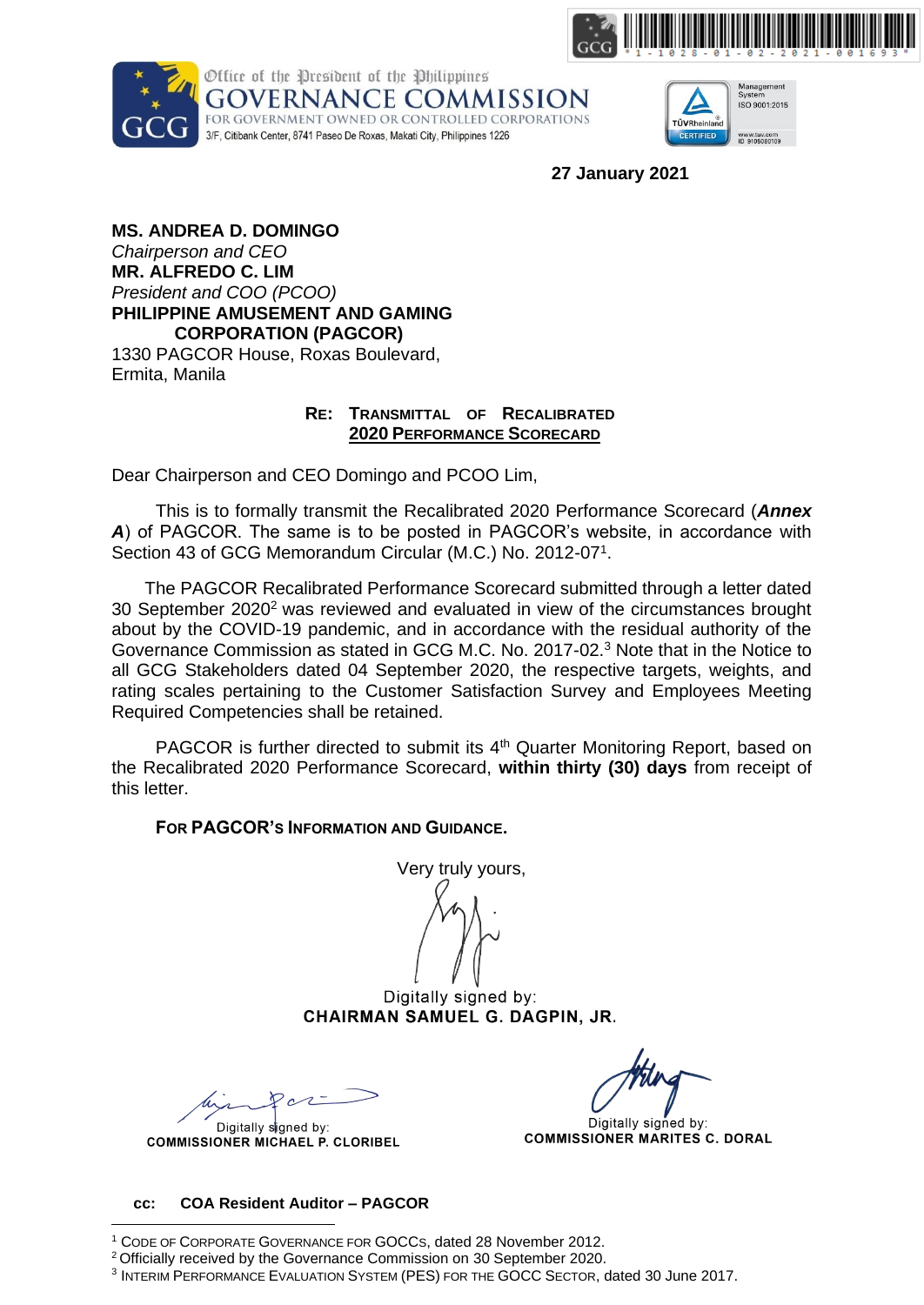# **PHILIPPINE AMUSEMENT AND GAMING CORPORATION (PAGCOR) Recalibrated 2020 Performance Scorecard**

|               | <b>Component</b> |                                                                                 |                                                                                                                                                                     |        |                               |                        |                       | <b>Target</b>                    |                                                                               |  |
|---------------|------------------|---------------------------------------------------------------------------------|---------------------------------------------------------------------------------------------------------------------------------------------------------------------|--------|-------------------------------|------------------------|-----------------------|----------------------------------|-------------------------------------------------------------------------------|--|
|               |                  | <b>Objective/Measure</b>                                                        | Formula                                                                                                                                                             | Weight | <b>Rating System</b>          | 2017                   | 2018                  | 2019                             | 2020                                                                          |  |
|               | <b>SO1</b>       | Increase Contribution to National Government Coffers in Nation-Building Efforts |                                                                                                                                                                     |        |                               |                        |                       |                                  |                                                                               |  |
| SOCIAL IMPACT | SM <sub>1</sub>  | <b>Payment of Mandatory</b><br>Contributions                                    | Number of Recipient<br>Agencies Which<br>Received 100% of<br>Mandatory<br><b>Contributions Due for</b><br>2020 / Total Number of<br>Recipient Agencies <sup>1</sup> | 25%    | (Actual / Target) x<br>Weight | ₱42.17 Billion         | <b>P57.18 Billion</b> | (2018 Actual + 20%)<br>Increase) | 100% Payment of<br>Mandatory<br>Contributions to<br><b>Recipient Agencies</b> |  |
|               | <b>SO 2</b>      | Increase Gross Gaming Revenue (GGR) of the Industry                             |                                                                                                                                                                     |        |                               |                        |                       |                                  |                                                                               |  |
|               | SM <sub>2</sub>  | Increase Total Industry Gross<br>Gaming Revenue <sup>2</sup>                    | Absolute Amount                                                                                                                                                     | 25%    | (Actual / Target) x<br>Weight | <b>₱170.40 Billion</b> | ₱205.76 Billion       | 2018 Actual + 17%<br>Increase    | ₱95.080 Billion                                                               |  |
|               |                  |                                                                                 | Sub-total                                                                                                                                                           | 50%    |                               |                        |                       |                                  |                                                                               |  |
| FINANCE       | <b>SO 3</b>      | <b>Increase Revenue of PAGCOR</b>                                               |                                                                                                                                                                     |        |                               |                        |                       |                                  |                                                                               |  |
|               | SM <sub>3</sub>  | Increase Income from Gaming<br>Operations                                       | Absolute Amount                                                                                                                                                     | 20%    | (Actual / Target) x<br>Weight | P57.34 Billion         | <b>P67.85 Billion</b> | N/A                              | ₱29.352 Billion                                                               |  |
|               |                  |                                                                                 | Sub-total                                                                                                                                                           | 20%    |                               |                        |                       |                                  |                                                                               |  |

<sup>1</sup> There are nine (9) identified recipient agencies. All Host Cities are considered as one (1) recipient agency.

<sup>&</sup>lt;sup>2</sup> Gross Gaming Revenue, also referred to as Casino Gross Revenue, as defined by PAGCOR's regulatory manuals, includes revenues from licensees and PAGCOR casinos (table games, slot machines, bingo (traditional and e-bingo, PeGS/Instawin), but excludes offshore gaming.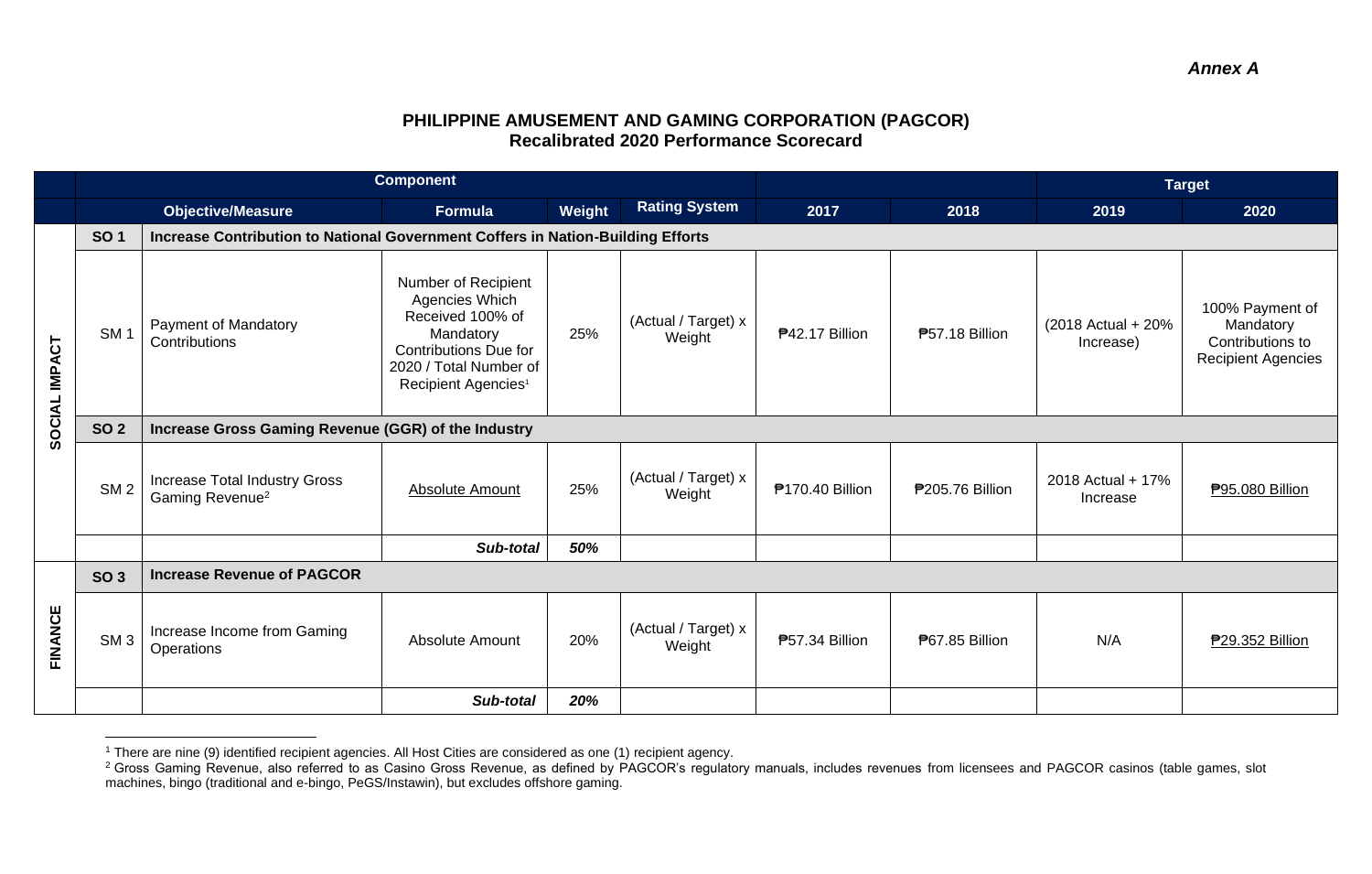### P A G C O R | Page **2 of 3**

Recalibrated 2020 Performance Scorecard *(Annex A)*

| <b>Component</b>    |                 |                                                                      |                                                                                                                                |        |                                                              |                            |                                  | <b>Target</b>                    |                                                                                                        |  |
|---------------------|-----------------|----------------------------------------------------------------------|--------------------------------------------------------------------------------------------------------------------------------|--------|--------------------------------------------------------------|----------------------------|----------------------------------|----------------------------------|--------------------------------------------------------------------------------------------------------|--|
|                     |                 | <b>Objective/Measure</b>                                             | Formula                                                                                                                        | Weight | <b>Rating System</b>                                         | 2017                       | 2018                             | 2019                             | 2020                                                                                                   |  |
|                     | <b>SO 4</b>     | Ensure a Conducive Business Environment within a Level Playing Field |                                                                                                                                |        |                                                              |                            |                                  |                                  |                                                                                                        |  |
| <b>STAKEHOLDERS</b> | SM <sub>4</sub> | Percentage of Satisfied<br><b>Customers</b>                          | <b>Total Number of</b><br>Respondents which<br>gave at least<br>Satisfactory Rating /<br><b>Total Number of</b><br>Respondents | 10%    | (Actual / Target) x<br>Weight<br>If Less Than 80%<br>$= 0\%$ | N/A                        | Result not<br>acceptable         | 90%                              | 90%                                                                                                    |  |
|                     |                 |                                                                      | Sub-total                                                                                                                      | 10%    |                                                              |                            |                                  |                                  |                                                                                                        |  |
| INTERNAL PROCESS    | <b>SO 5</b>     | <b>Improve Service Delivery and Operational Efficiency</b>           |                                                                                                                                |        |                                                              |                            |                                  |                                  |                                                                                                        |  |
|                     | SM <sub>5</sub> | Attain ISO 9001:2015<br>Recertification                              | Actual<br>Accomplishment                                                                                                       | 5%     | All or Nothing                                               | ISO 9001:2015<br>Certified | ISO 9001:2015<br>Recertification | ISO 9001:2015<br>Recertification | Retention of ISO<br>9001:2015<br>Certification (pass<br>surveillance audit)                            |  |
|                     | SM <sub>6</sub> | Percentage of Applications<br>Processed Within Prescribed<br>Period  | Number of<br>Transactions<br>Processed Within the<br>Prescribed Period /<br>Number of<br>Transactions of the<br>Year           | 10%    | (Actual / Target) x<br>Weight                                | $\blacksquare$             |                                  |                                  | Process at least 80%<br>of transactions within<br>the turnaround time<br>based on Citizen's<br>Charter |  |
|                     |                 |                                                                      | Sub-total                                                                                                                      | 15%    |                                                              |                            |                                  |                                  |                                                                                                        |  |